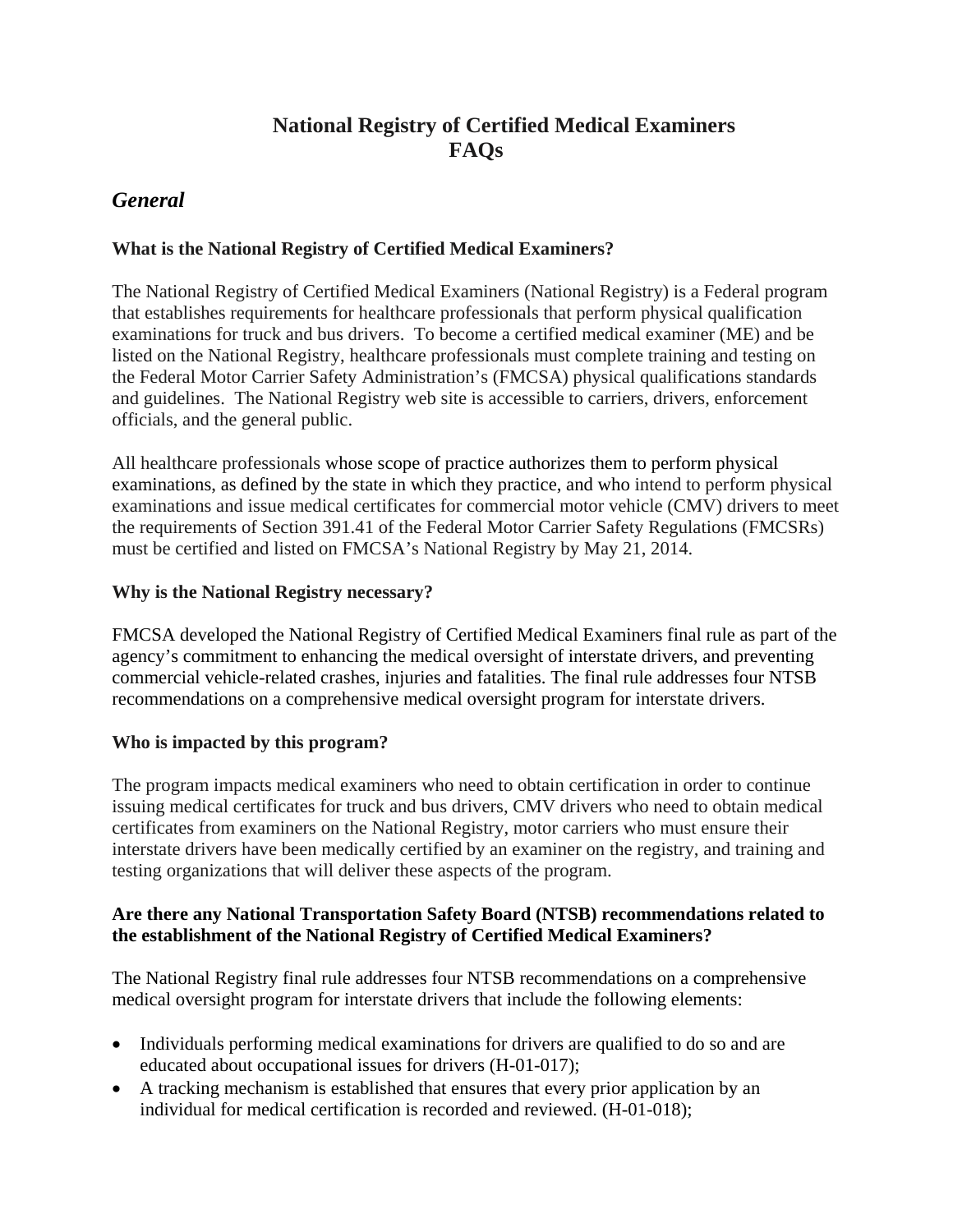- Medical certification regulations are updated periodically to permit trained examiners to clearly determine whether drivers with common medical conditions should be issued a medical certificate. (H-01-019); and
- Individuals performing examinations have specific guidance and a readily identifiable source of information for questions on such examinations (H-01-020).

FMCSA staff will meet with NTSB staff to provide a briefing on the rule. The Agency will provide any additional technical assistance necessary for the NTSB to determine whether the recommendations have been satisfied through the rulemaking.

# *Medical Examiners*

#### **Who can perform FMCSA medical examinations for CMV drivers?**

FMCSA's current regulations require that all MEs be licensed, certified, and/or registered in accordance with applicable State laws and regulations to perform physical examinations. This includes but is not limited to doctors of medicine, doctors of osteopathy, physician assistants, advanced practice nurses, and doctors of chiropractic.

MEs must be knowledgeable of the specific physical and mental demands associated with operating a CMV and the requirements of Section 391.43(c), including the medical advisory criteria prepared by the FMCSA as guidelines to aid the medical examiner in making the individual determination whether a driver should be issued a medical certificate, and be proficient in following the medical protocols necessary to adequately perform the medical examination.

Beginning May 21, 2014, all MEs who wish to conduct medical examinations for interstate CMV drivers must complete training about FMCSA's physical qualifications regulations and advisory criteria and pass a certification test to be listed on the National Registry of Certified Medical Examiners. All medical certificates issued on or after this date must be issued by examiners listed on the National Registry of Certified Medical Examiners.

#### **What do I have to do to become a certified ME?**

To become certified as a ME, you must complete the necessary training and pass the certification test required by FMCSA. In order to take the certification test, you must first register through the National Registry web site and receive a unique identification number. You will provide your unique identification number to the testing organization that you select from the list of approved testing organizations on the National Registry web site.

CMV drivers in interstate commerce must use MEs listed on the National Registry to obtain a medical certificate beginning May 21, 2014. Medical certificates issued prior to this date are valid until the expiration date. Contact information for the MEs is available online at the National Registry web site to drivers who wish to obtain a CMV driver physical examination.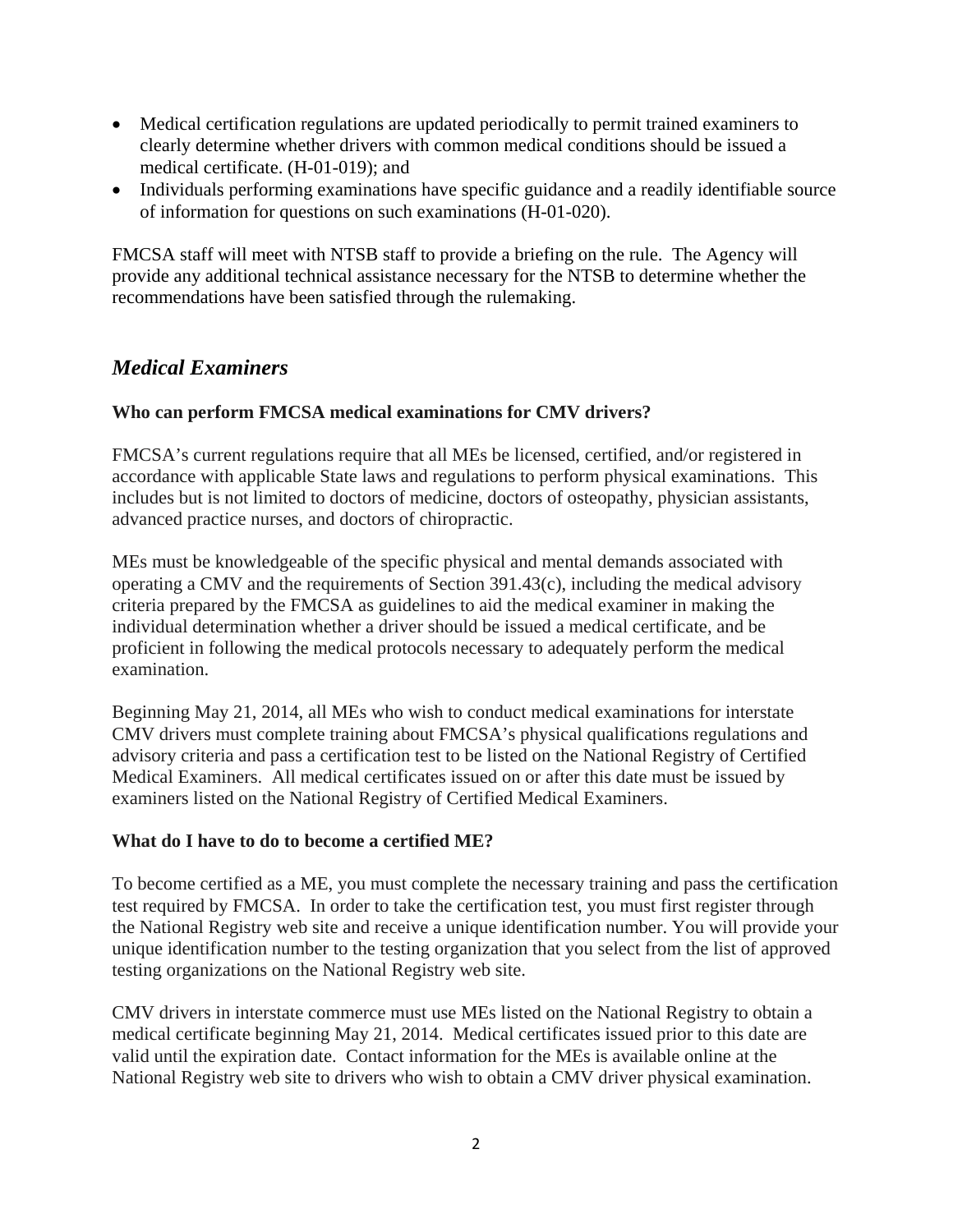#### **How can a healthcare professional obtain more information about the National Registry?**

Go to the National Registry web site http://nrcme.fmcsa.dot.gov and read the information provided. For ongoing updates, register for the National Registry Listserv by selecting the link.

#### **When will a ME be required to complete a training program?**

**Compliance Date May 21, 2014 –** All CMV drivers seeking a medical certificate must use a ME on the National Registry.

**ME Registration Date August 20, 2012** – MEs may register at the National Registry web site and receive their unique identification number that will be used to sign up for the mandatory testing.

#### **How do MEs find training and testing organizations?**

Visit the National Registry web site at http://nrcme.fmcsa.dot.gov and go to the training and testing section for more information.

#### **How will a ME know that a training provider's program meets all of the National Registry requirements?**

The ME candidate may visit the National Registry web site at http://nrcme.fmcsa.dot.gov to obtain the regulatory requirements for training, including the eight topics (the core curriculum) that must be covered by the training. The training organization must be accredited by a nationally-recognized medical profession accrediting organization that provides continuing medical education units and the training must include all of the topics outlined in the final rule. The training organization must provide training participants with proof of participation and FMCSA point-of-contact information.

Although FMCSA posts contact information on the National Registry web site for training organizations that send it to the National Registry, FMCSA does not approve or endorse training providers or courses. The ME candidate is required to determine whether a training course meets the regulatory requirements.

#### **Where will MEs go to take the test?**

The test will be offered by private sector test delivery organizations throughout the United States. FMCSA will post contact information for testing organizations on the National Registry web site. In addition, testing organizations may administer the test online with remote monitoring.

#### **Are ME candidates required to pay for the training and testing?**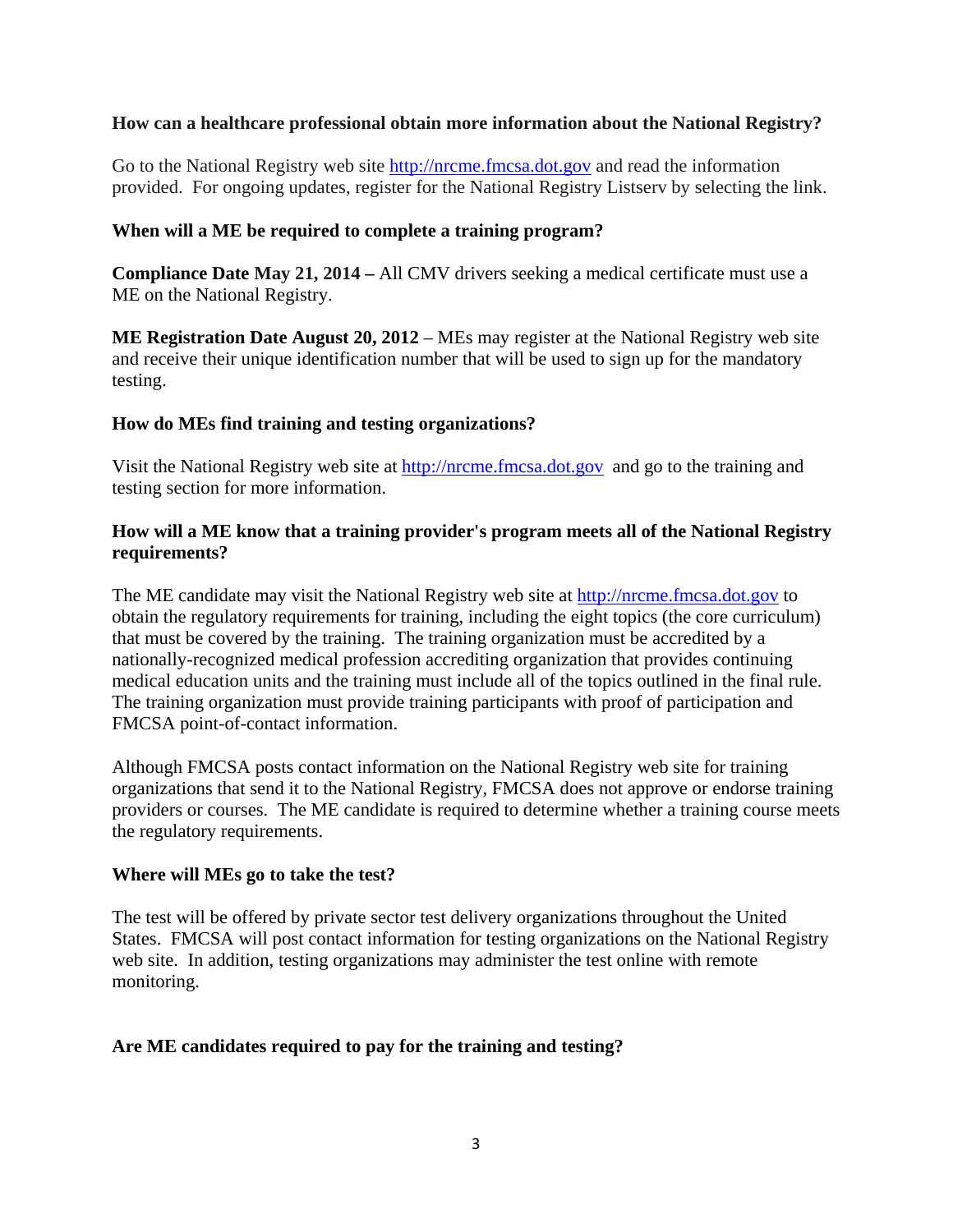Yes. The ME candidate is responsible for paying any fees charged by the training and testing organizations.

FMCSA neither establishes nor regulates the schedules of fees established and collected by training or testing organizations, and does not receive any monies collected by these organizations or providers. Training and testing providers are not reimbursed by the Federal government but may charge fees for training and test delivery. The providers are responsible for the entire process of fee determination, collection, and refund, if warranted. The providers are also responsible for any advertising of their services, determining the schedules for training and testing sessions, and managing requests for training and testing.

#### **If an ME candidate does not pass the test can he/she take the test again?**

If the candidate fails the test, he or she must wait at least 30 days before taking the test again.

### **How long will the ME's Certification be valid?**

FMCSA will issue a certification document that will expire 10 years from the date of issuance. After the initial training and certification, a ME must complete periodic training every 5 years to refresh his or her knowledge of both the medical standards for CMV drivers and any changes to FMCSA examination standards or guidelines. MEs are required to complete recertification testing every 10 years. FMCSA may remove a ME from the National Registry if he or she does not complete the periodic training (after 5 years) or pass the recertification testing (after 10 years on the National Registry).

#### **Do all medical examiners have to be certified?**

Yes. All MEs who intend to perform physical examinations and issue medical certificates for interstate CMV drivers must complete the mandatory training and testing requirements in the National Registry rule by May 21, 2014**.** The requirements are set forth in Section 390.101 through 390.115 of the Federal Motor Carrier Safety Regulations (FMCSRs).

#### **If I attended a medical examiner training course prior to the publication of the rule, does that qualify me to take the certification test?**

Yes, provided the curriculum for the training course covers all the topics outlined in the final rule and, the training organization must be accredited by a nationally-recognized medical profession accrediting organization that provides continuing medical education units.

#### **How will the exam be administered?**

The testing organizations may administer the exam at a testing facility where candidates can take the examination using test booklets and test forms, or using computer terminals. Alternatively, the testing organization may provide an on-line testing option where the candidate may take the test from his or her office or other location provided the testing organization has a monitoring mechanism to detect cheating or other inappropriate activity during the on-line test.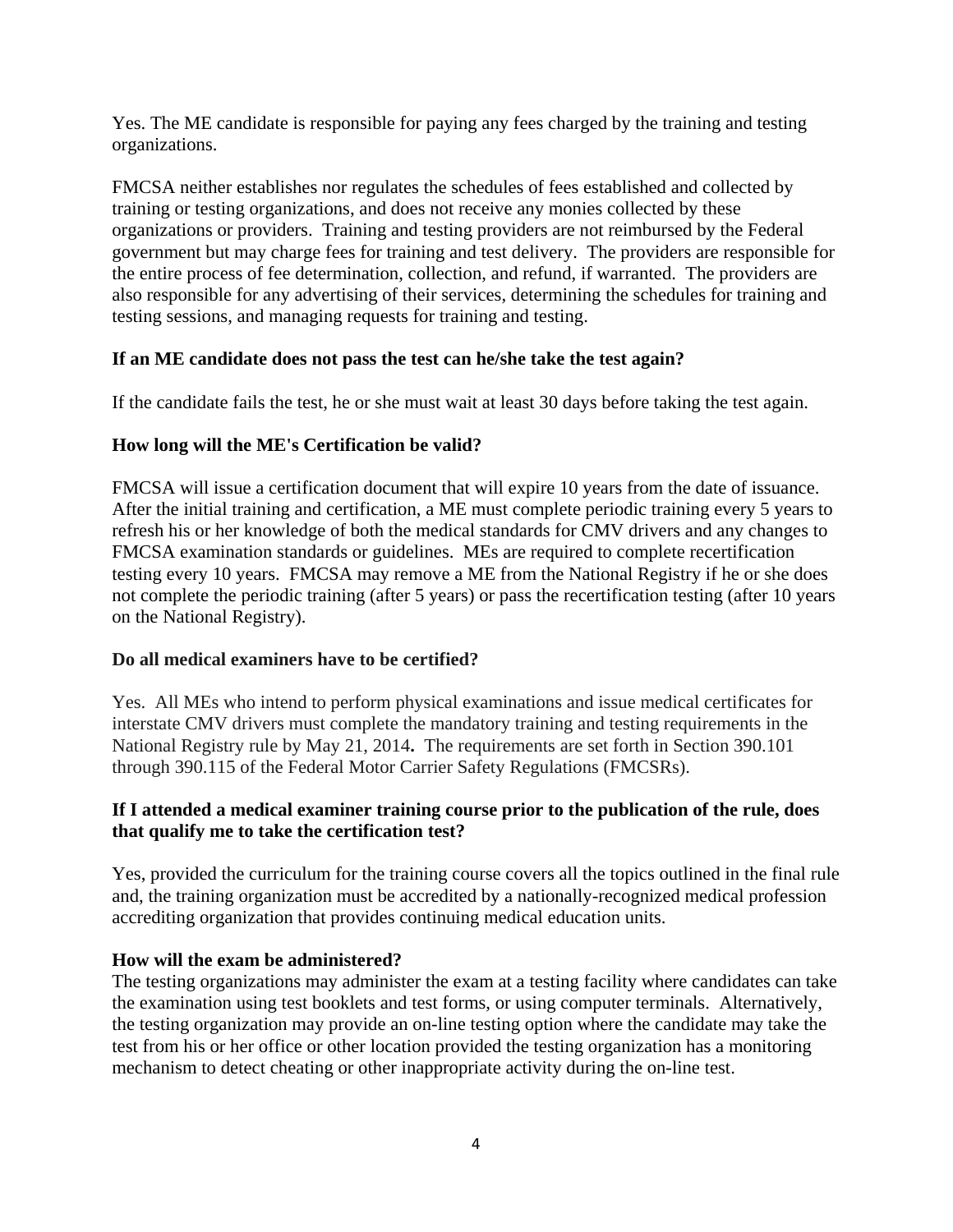#### **What will MEs be required to do after they are added to the National Registry?**

After an examiner is certified to be on the National Registry, the examiner must apply the qualifications standards consistently and uniformly during the examination of drivers. Each ME listed on the National Registry will also be required to complete and transmit to FMCSA once every calendar month the following information about each CMV driver examined during the previous month: name, date of birth, driver's license number and State, date of examination, an indication of the examination outcome (for example, medically qualified), whether intrastate driver only, and date of driver medical certification expiration. If the ME does not conduct any exams during any given month, he/she must submit that information. Data will be submitted electronically via a secure FMCSA National Registry web site.

#### **Are there any other requirements that a ME must adhere to after they are added to the National Registry?**

Yes, MEs also have to comply with the following administrative requirements as of May 21, 2014:

- Submit Form MCSA-5850 for each driver examined electronically every month via the National Registry website. If no exams were performed during the month, that must also be reported;
- Retain original completed Medical Examination Reports for all drivers examined and a copy or electronic version of the driver's medical examiner's certificate for at least 3 years from the date of the examination;
- Submit to periodic audits;
- Provide FMCSA with medical examination report forms and other documents as requested;
- Continue to be licensed, registered, or certified in accordance with the applicable State laws and regulations of each State in which you perform examinations with a scope of practice that includes performing physical examinations;
- Submit any changes in the application information to FMCSA within 30 days of the change;
- Report to FMCSA any information related to any termination, suspension, or withdrawal of your license, registration, or certificate under State law; and
- Maintain documentation of State licensing, registration, or certification and completion of all required training.

# *Commercial Motor Vehicle (CMV) Drivers/Carriers*

### **What impact does the National Registry have on CMV drivers and motor carriers?**

As of May 21, 2014, interstate CMV drivers are required to obtain physical examinations and a medical examiner's certificate from a certified ME listed on the National Registry website.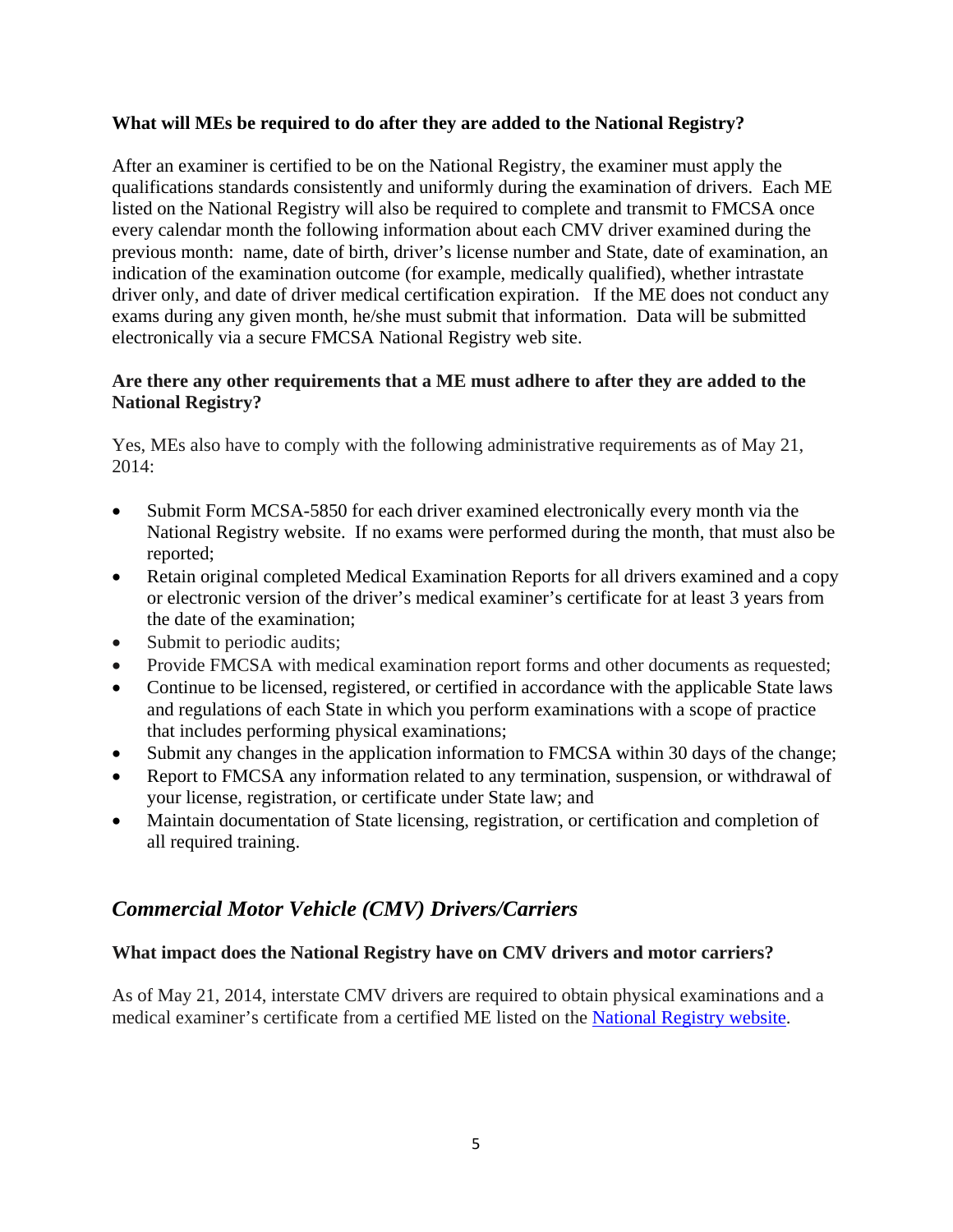#### **Is this program applicable to both interstate and intrastate CMV drivers?**

No, this program applies to interstate drivers only. Intrastate drivers must follow State requirements concerning medical certification.

#### **How is the driver medical certificate issued by a ME on the National Registry of Certified Medical Examiners different from the current driver medical certificate?**

The new driver medical certificate will contain the same medical information as the current driver medical certificate, but will now include the ME's National Registry number.

Additionally, this rule assures that all healthcare professionals, who perform medical exams for interstate truck and bus drivers, are trained, tested and certified on the specific physical qualifications standards that affect a driver's ability to safely operate the vehicle.

#### **Will the ME inform the State driver licensing agency that I have passed the physical examination?**

No, it is up to CMV drivers required to have a CDL to provide the medical certificate to the State agency issuing the license. Contact your State driver licensing agency for information about how to provide your medical certificate. As of May 21, 2014, States will be required to enter the National Registry Number from the medical examiner's certificate into CDLIS for each nonexcepted interstate CDL driver. A driver's medical certificate is valid until it expires. If the expiration date is after May 21, 2014, the driver must obtain a medical certificate from a ME listed on the National Registry.

### **Will FMCSA transmit the medical certificate information for interstate CDL drivers to the State driver licensing agencies?**

Not at this time. The final rule provides for reporting to FMCSA by the MEs of medical certificate information for all interstate CMV drivers. The Agency is considering a new rulemaking to require more frequent submission of medical certificate information by the MEs and for FMCSA to transmit to the SDLAs that information for interstate CDL drivers required to have a medical certificate.

### **How will an employer or enforcement personnel verify that a ME is on the National Registry?**

They may visit the National Registry web site at http://nrcme.fmcsa.dot.gov and search the registry for the ME who provided the driver's medical certificate. They can search by ME name or National Registry number.

### **How will a driver/carrier find a ME?**

ME candidates who pass the exam will be listed in an online registry located on the National Registry web site. As of May 21, 2014, all interstate CMV drivers seeking a medical examination/certificate must use a ME listed on the National Registry.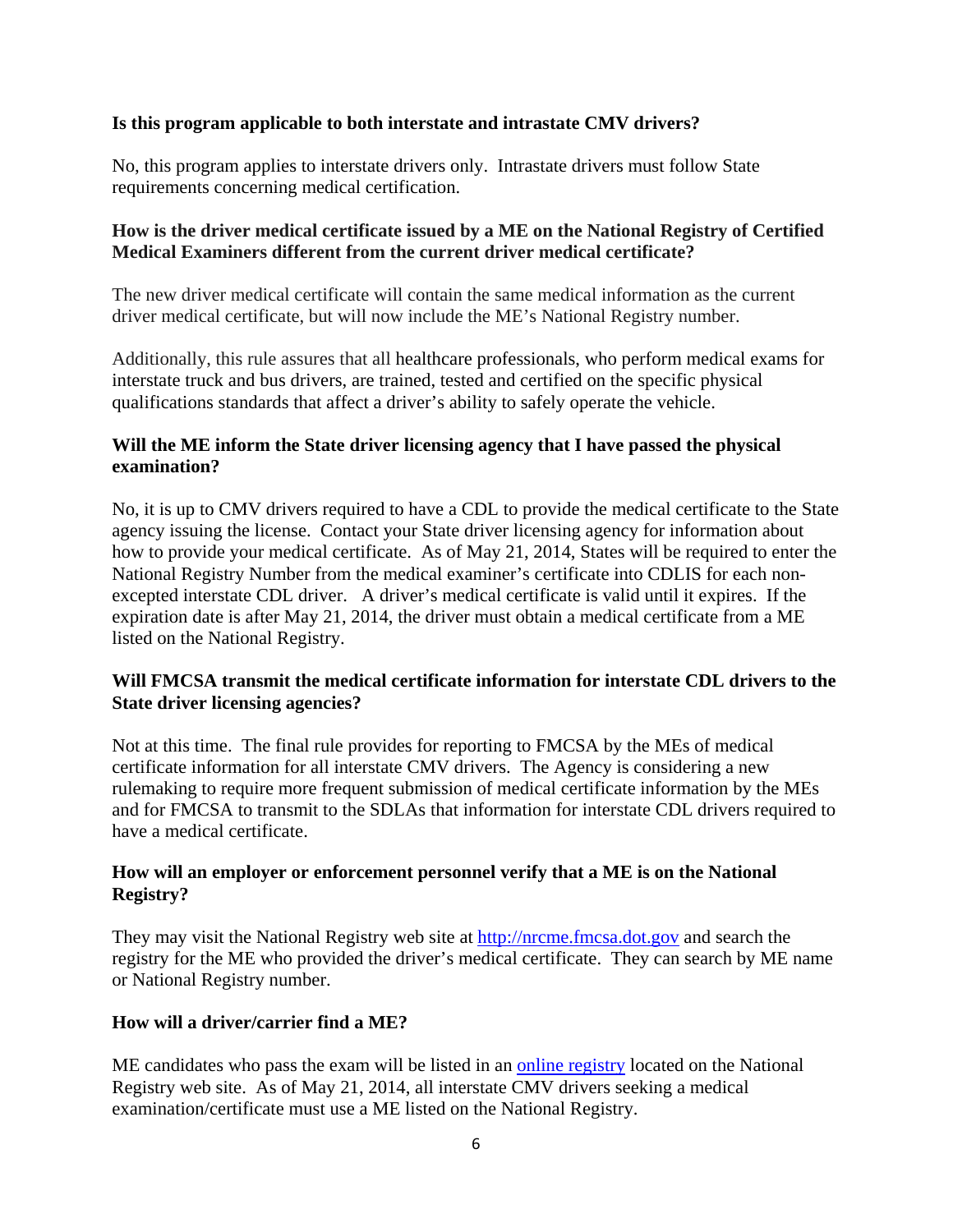To find a certified ME, visit the National Registry web site at http://nrcme.fmcsa.dot.gov and conduct a basic or advanced search by:

- City and State
- ZIP Code
- Name of ME
- Business Name
- Employer Name
- Medical Profession
- National Registry ID #

## **Will the medical examination reports be entered into the National Registry?**

No. The FMCSA will not routinely collect or store medical examination reports (i.e., the long form).

## **If I lose my medical card, can I get a replacement copy from the National Registry?**

No. The National Registry is not intended to serve as a medical certificate database for drivers or carriers. To get a copy of your signed medical certificate you must contact the ME that issued it.

### **If a driver receives a medical certificate from a ME who is later removed from the National Registry for fraudulent activities, is the medical certificate still valid?**

Yes. However, FMCSA may exercise its authority to review the ME's report (long form) and discuss the matter with the individual driver to make an individual determination whether to void the certificate.

### **What happens to a ME who inappropriately or fraudulently certifies a driver?**

Errors, omissions, or other indications of improper certification by a ME of a driver in either the completed Medical Examination Reports or the medical certificates, may result in FMCSA initiating action to remove the ME from the National Registry. The final rule provides due process for addressing the removal of MEs from the National Registry.

## **I prefer going to my doctor for my CMV physical exam. Can I still go to him/her once this rule is implemented?**

Yes, provided he/she is listed as a certified ME of the National Registry. If not, drivers will have to use a certified ME that is listed in the online registry.

# *Training Organizations*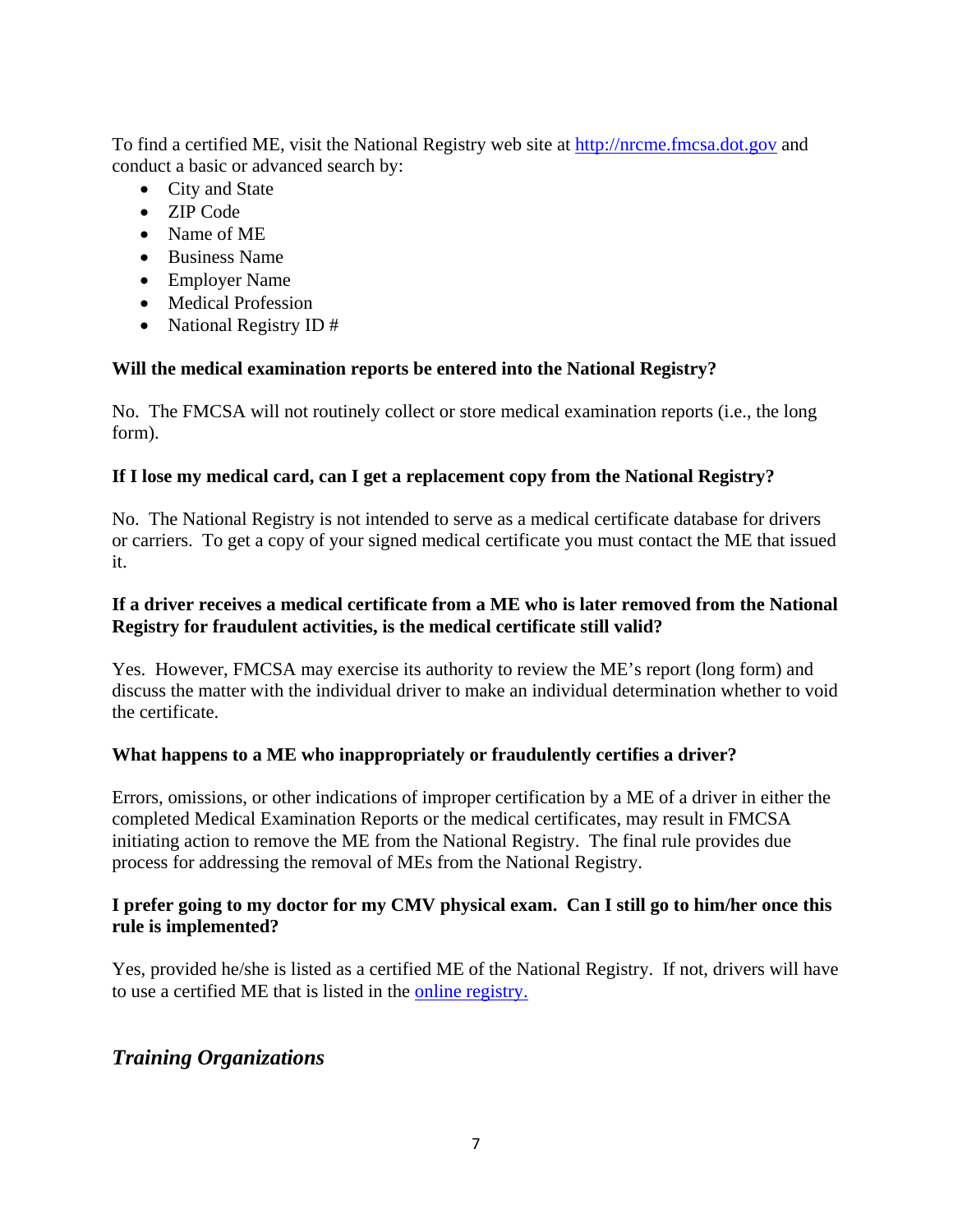### **What are the requirements for becoming a training organization for the National Registry program?**

Training organizations must:

- Be accredited by a nationally-recognized medical profession accrediting organization to provide continuing education units;
- Meet the current core curriculum specifications established by FMCSA for medical examiner training;
- Provide training participants with proof of participation; and
- Provide FMCSA point-of-contact information to training participants.

### **Is there a specific training method that we have to use?**

No, training organizations can use a variety of methods to train the MEs, including instructor-led, self-paced e-learning, blended learning, guided literature review, and/or a combination of methods.

#### **Are there guidelines that training organizations must adhere to when developing the training for MEs?**

Yes, at a minimum, training must cover the eight topics defined in the core curriculum specifications established by FMCSA. An expanded description of these eight topics can be found in the *Guidance for the Core Curriculum Topics*.

FMCSA has developed a *Sample Training Manual*, a comprehensive example of ME training that demonstrates one way to cover the eight training topics in the core curriculum required by FMCSA.

### **Is Appendix A,** *Guidance for the Core Curriculum Specifications***, part of the Code of Federal Regulations?**

The *Guidance for the Core Curriculum Specifications* was published in the Federal Register as Appendix A following the final rule for the National Registry of Certified Medical Examiners. It is not part of the Code of Federal Regulations.

# *Testing Organizations*

### **How do I apply to become a National Registry testing provider?**

Providers interested in being a testing organization must apply through the National Registry website. Information for testing providers can be found in the *Administrative Manual for Testing Organizations*.

### **Can a testing organization be declined? If so, why?**